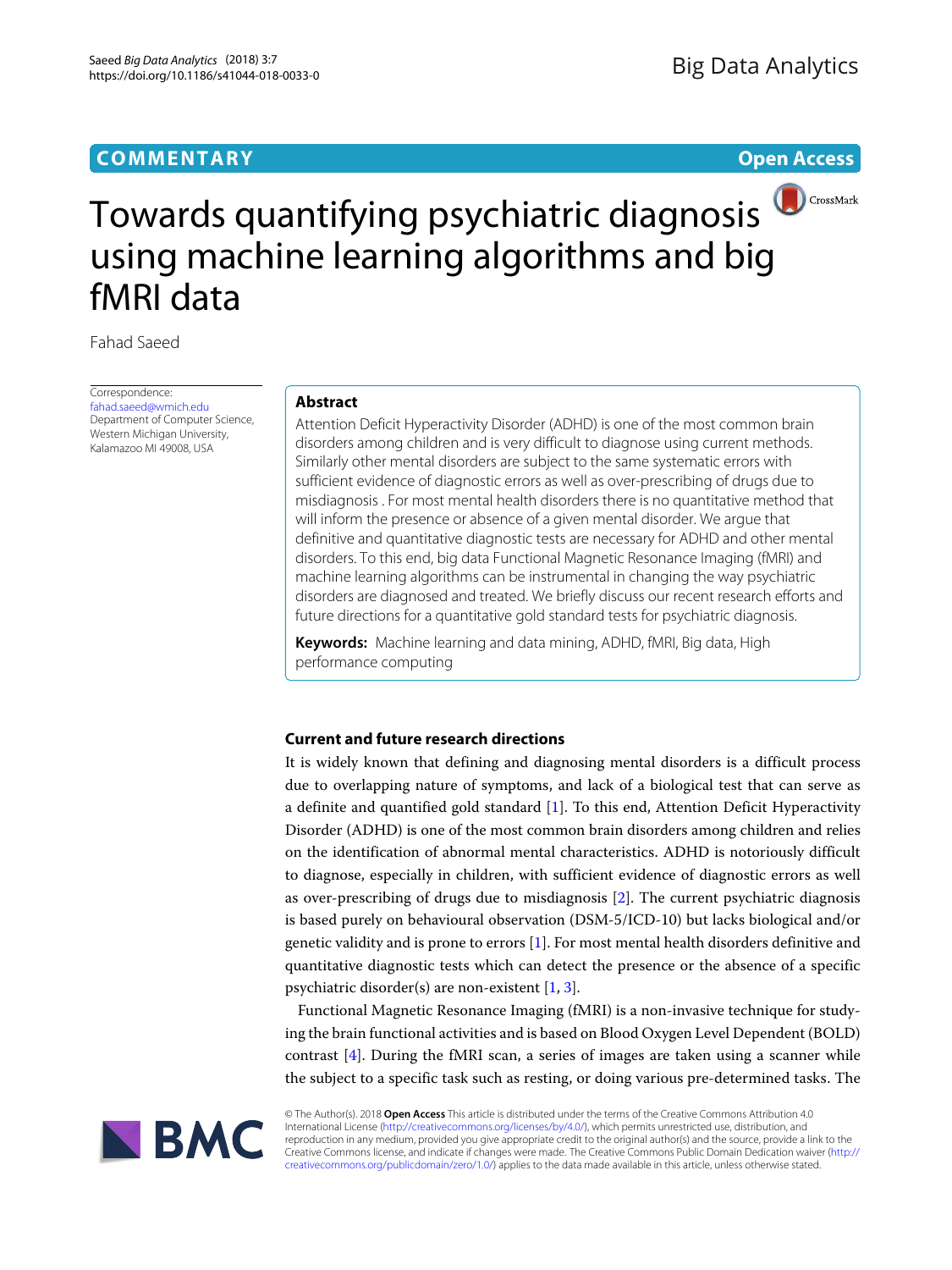result of brain scanning is a series of low resolution images over time which shows the activity of the brain and can allow us to develop a highly informative brain connectome. There is evidence that ADHD, Bipolar Disorder (BD) and Schizophrenia have characteristics that differ in the regional and global connectivity of the brain when studied under resting state Functional Magnetic Resonance Imaging or fMRI [\[1,](#page-2-0) [3,](#page-2-2) [5\]](#page-2-4).

As data-scientists, along with our colleagues from psychiatry and neuroscience, the overarching question that we have been posing is as follows: *Can we diagnose a person with ADHD (or other mental disorders) using fMRI scans using techniques from machine learning and novel algorithmic designs?*. If possible, such a test will provide a definitive quantitative 'gold standard' test for diagnosing ADHD and other disorders.

In this endeavor machine-learning, especially deep-learning algorithms, have the potential to show exceptional promise [\[6–](#page-2-5)[9\]](#page-2-6). To this end, we have been successful in developing a machine learning algorithm that allow us to classify fMRI ADHD scans from normal healthy brain scans *without* using any demographic information. Our recently proposed technique is based on computing similarity between two multivariate time series along with k-Nearest-Neighbor classifier. We designed a model selection scheme called *J-Eros* which is able to pick the optimum value of k for k-Nearest-Neighbor from the training data. Our results show a 20% increase in accuracy, with superior sensitivity and specificity, as compared to the state of the art algorithms in classifying ADHD using open-data ADHD-200 that is available to the community  $[10]$ . We expect to introduce deep-learning based machine learning algorithms which will help us quantify psychiatric evaluation for ADHD, Bipolar Disorder, and Schizophrenia.

Compute time for analyzing big fMRI data is a bottleneck in introducing such techniques in a clinical setting [\[11,](#page-2-8) [12\]](#page-2-9). High performance computing (HPC) techniques will help ease the computational load in big fMRI data analysis for clinical and diagnostic purposes [\[13\]](#page-2-10). Among parallel computing techniques, Graphic Processing Unit (GPU) architecture provides a high degree of parallelism while being less expensive. Therefore, the focus of our research has been towards designing GPU based parallel computing algorithms for analyzing big fMRI data and considering pairwise relations between all *voxels* (the smallest cubic unit in fMRI data) without spatial or temporal constraint. In this way, voxels from different regions of brain which have similar spatiotemporal behaviour could be placed in the same cluster. The resulting clusters are regions which are functionally homogeneous and would give a more system-wide view of brain connectivity. This will allow neuroscientists to study the regional and global connectivity of the brain in much fine-grained detail than is currently possible. To this end, we have recently presented a GPU based strategy that allows us to calculate the functional connectivity using Pearson correlations for big fMRI data [\[4\]](#page-2-3).

Such quantified psychiatric evaluations based on data science, big data, and algorithms can increase the accuracy of diagnosis, prognosis, and treatments of difficult to assess mental disorders. It will be an immense service for mankind if we are successful in developing a quantitative framework for big fMRI data to identify brain disorders from healthy brains. These algorithms will play a vital role in peering into mental disorders and will be akin to the role that microscope played for diagnostic medicine in the early 19th century.

#### **Acknowledgements**

This material is based on the work that was partially supported by NSF CAREER ACI-1651724, NSF CRII CCF-1464268 and NIH NIGMS R15GM120820.